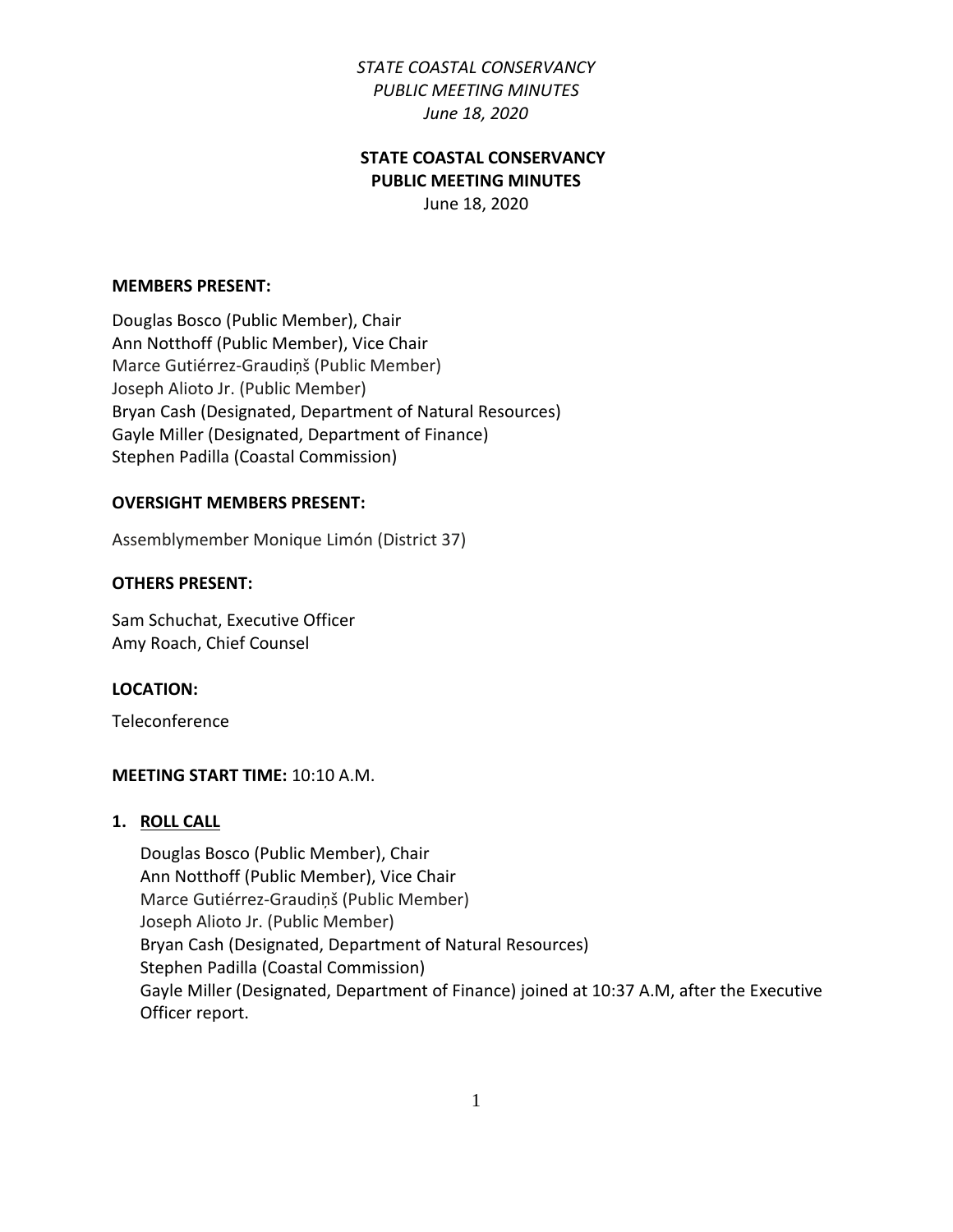**2. APPROVAL OF THE MINUTES** of the Conservancy's May 05, 2020 public meeting. Stephen Padilla and Joseph Alioto Jr. abstained. Item was moved and seconded. Approved by unanimous vote.

## **3. CONSENT ITEMS**

Chair Bosco asked the board if any member requested any consent item be removed. Hearing no such request, the following consent items were moved for approval, seconded, and approved unanimously.

## **A. CACHAGUA CREEK FISH PASSAGE**

Resolution:

"The State Coastal Conservancy hereby authorizes the disbursement of an amount not to exceed one hundred thousand dollars (\$100,000) to the Resource Conservation District of Monterey County ("the grantee") to plan, design, conduct environmental review, and prepare grant and permit applications to remove a fish passage barrier on Cachagua Creek by replacing a concrete ford with a bridge at the Weston-Champagne Property in unincorporated Monterey County. Prior to commencement of the project, the grantee shall submit for the review and written approval of the Executive Officer of the Conservancy (Executive Officer) the following:

- 1. A detailed work program, schedule, and budget.
- 2. Names and qualifications of any contractors to be retained in carrying out the project."

Findings:

"Based on the accompanying staff report and attached exhibits, the State Coastal Conservancy hereby finds that:

1. The proposed authorization is consistent with Chapter 5.5 of Division 21 of the Public Resources Code, regarding integrated coastal and marine resources.

2. The proposed project is consistent with the current Conservancy Project Selection Criteria and Guidelines."

## **B. SULPHUR CREEK FISH PASSAGE**

Resolution:

"The State Coastal Conservancy hereby authorizes the disbursement of an amount not to exceed one hundred ninety-six thousand one hundred twenty-three dollars (\$196,123) to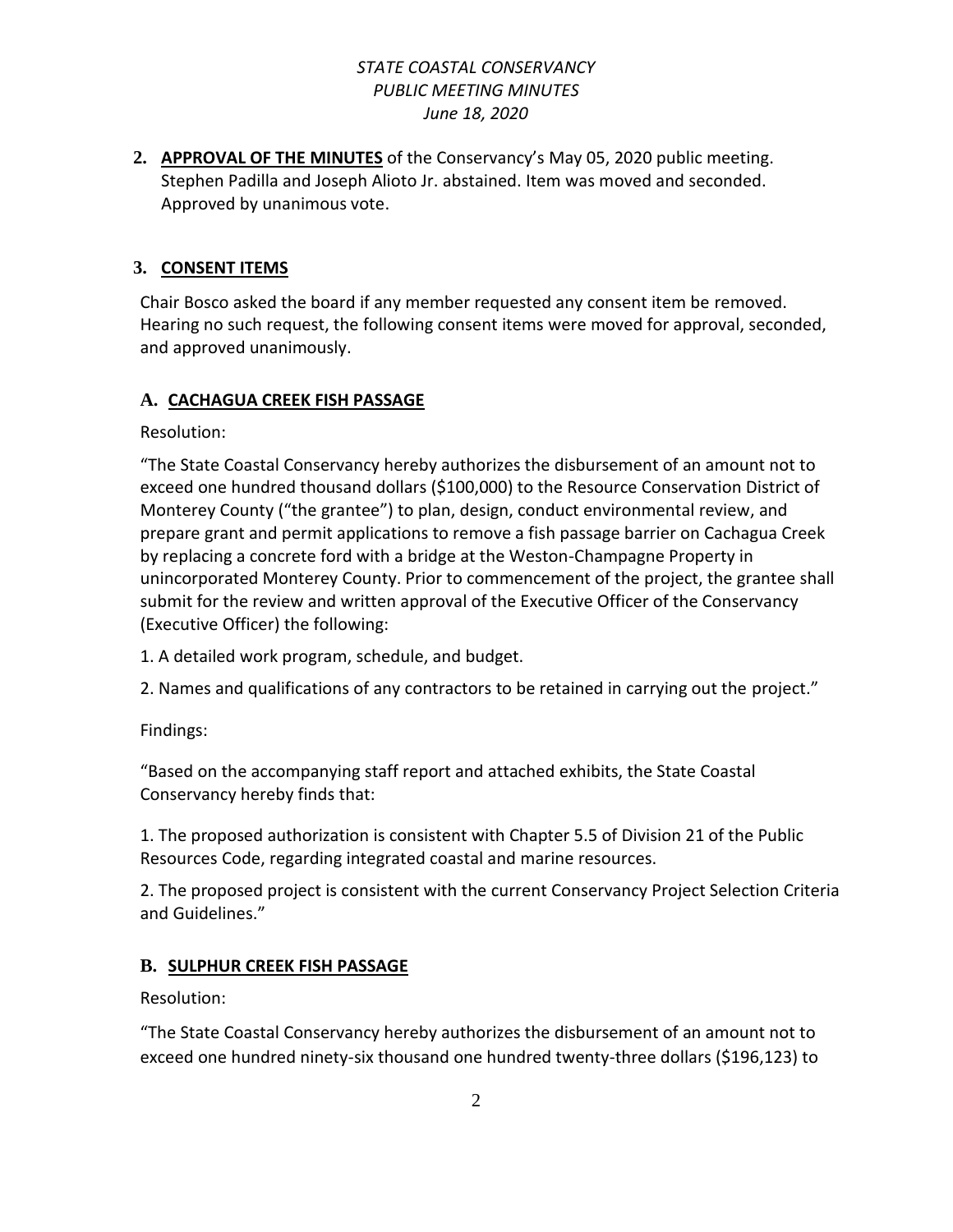California Trout, Inc. (the grantee) to conduct studies and prepare engineering designs for the Sulphur Creek Fish Passage Improvement Project to remove a fish passage barrier on Sulphur Creek in St. Helena, Napa County, California. This authorization is subject to the condition that prior to disbursement of any funds for the project, the grantee shall submit for review and approval by the Conservancy's Executive Officer a work plan, schedule, budget, the names of any contractors or subcontractors to be retained for the project, and a plan for acknowledgement of Conservancy funding and Proposition 1 as the source of that funding."

Findings:

"Based on the accompanying staff report and attached exhibits, the State Coastal Conservancy hereby finds that:

1. The proposed authorization is consistent with Chapter 4.5 of Division 21 of the Public Resources Code, regarding the San Francisco Bay Conservancy Program.

2. The proposed project is consistent with the current Conservancy Project Selection Criteria and Guidelines.

3. California Trout, Inc. is a nonprofit organization organized under section 501(c)(3) of the U.S. Internal Revenue Code."

# **C. CLIFFORD KAMPH MEMORIAL PARK**

Resolution:

"The State Coastal Conservancy hereby authorizes the disbursement of an amount not to exceed ninety-six thousand dollars (\$96,000) to the County of Del Norte ("the grantee") to assess the feasibility of expanding camping opportunities and develop a park improvement plan for Clifford Kamph Memorial Park, the northern gateway to the California Coastal Trail, in Del Norte County. Prior to commencement of the project, the grantee shall submit for the review and written approval of the Executive Officer of the Conservancy (Executive Officer) the following:

1. A detailed work program, schedule, and budget.

2. Names and qualifications of any contractors to be retained in carrying out the project.

3. A plan for acknowledgement of Conservancy funding."

Findings:

"Based on the accompanying staff report and attached exhibits, the State Coastal Conservancy hereby finds that: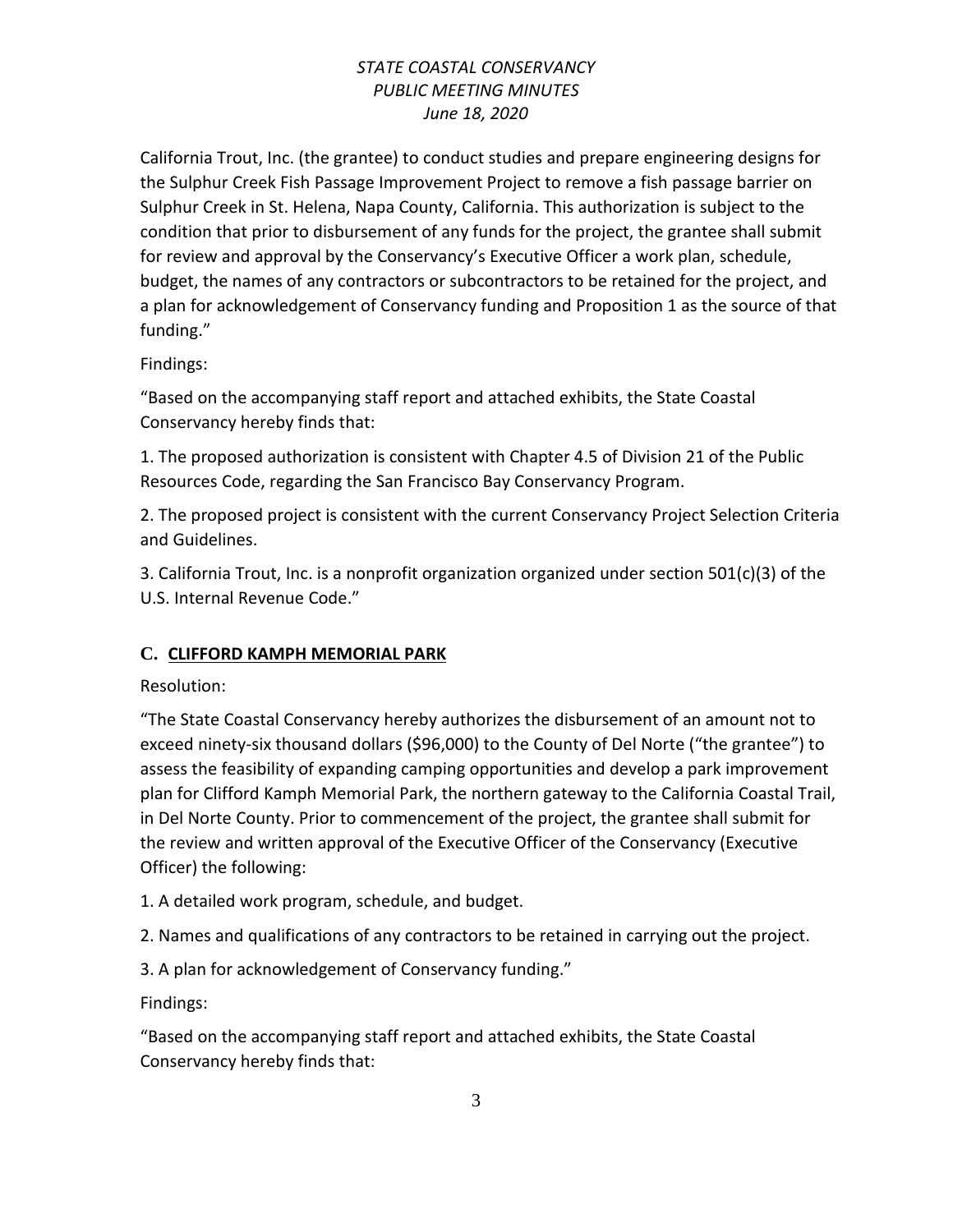1. The proposed authorization is consistent with Chapters 9 and 10 of Division 21 of the Public Resources Code, regarding public access and lower cost coastal accommodations respectively.

2. The proposed project is consistent with the current Conservancy Project Selection Criteria and Guidelines.

3. The proposed project serves greater than local needs."

## **D. MOAT CREEK BEACH PUBLIC ACCESSWAY**

Resolution:

"The State Coastal Conservancy hereby authorizes the disbursement of an amount not to exceed ninety-four thousand three hundred and seventy-one dollars (\$94,371) to the Moat Creek Managing Agency ("the grantee") to design, permit, and construct accessibility improvements at Moat Creek Beach accessway and to maintain and operate the accessway for three years, at Moat Creek in Mendocino County. Prior to commencement of the project, the grantee shall submit for the review and written approval of the Executive Officer of the Conservancy (Executive Officer) the following:

1. A detailed work program, schedule, and budget.

2. Names and qualifications of any contractors to be retained in carrying out the project.

3. A plan for acknowledgement of Conservancy funding.

4. Evidence that all permits and approvals required to implement the project have been obtained."

Findings:

"Based on the accompanying staff report and attached exhibits, the State Coastal Conservancy hereby finds that:

1. The proposed authorization is consistent with Chapter 9 of Division 21 of the Public Resources Code, regarding a System of Public Accessways.

2. The proposed project is consistent with the current Conservancy Project Selection Criteria and Guidelines.

3. Moat Creek Management Agency is a nonprofit organization organized under section 501(c)(3) of the U.S. Internal Revenue Code."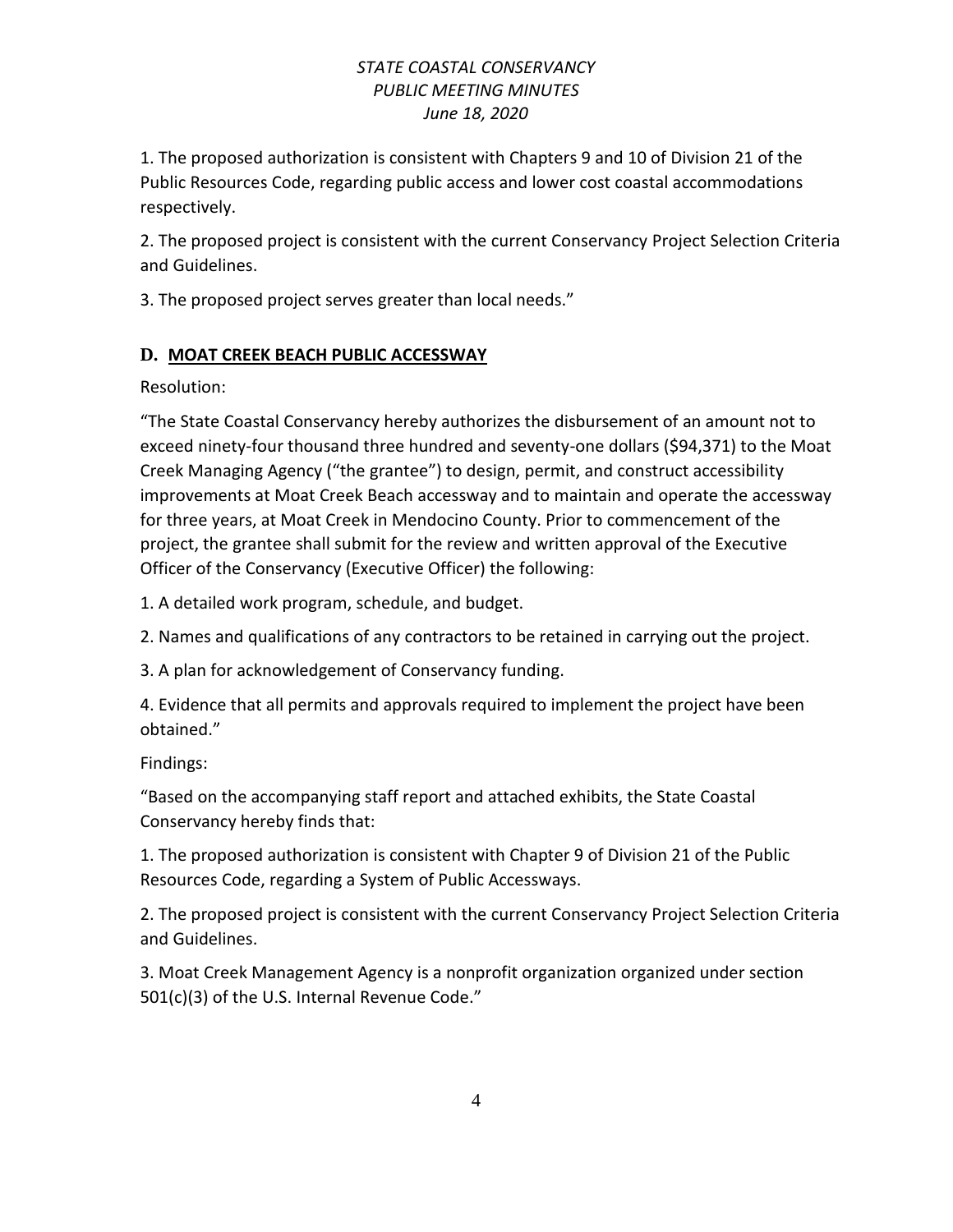### **E. CRESCENT CITY COASTAL TRAIL**

Resolution:

"The State Coastal Conservancy hereby authorizes the disbursement of an amount not to exceed one hundred and fifty thousand dollars (\$150,000) to the City of Crescent City ("the grantee") to construct a new section of the California Coastal Trail connecting the Crescent City Harbor to Crescent City's Beachfront Park in Del Norte County. Prior to commencement of the project, the grantee shall submit for the review and written approval of the Executive Officer of the Conservancy (Executive Officer) the following:

1. A detailed work program, schedule, and budget.

2. Names and qualifications of any contractors to be retained in carrying out the project.

3. A plan for acknowledgement of Conservancy funding and Proposition 12 as the source of that funding.

4. Evidence that all permits and approvals required to implement the project have been obtained.

5. To the extent appropriate, the grantee shall incorporate the guidelines of the Conservancy's 'Standards and Recommendations for Accessway Location and Development' into the project."

Findings:

"Based on the accompanying staff report and attached exhibits, the State Coastal Conservancy hereby finds that:

1. The proposed authorization is consistent with Chapter 9 of Division 21 of the Public Resources Code, regarding a system of public accessways.

2. The proposed project is consistent with the current Conservancy Project Selection Criteria and Guidelines.

3. The Conservancy has independently reviewed and considered the Initial Study/Negative Declaration for the Sunset Circle Multi-Use Trail Project adopted by the City of Crescent City on September 17, 2017 pursuant to the California Environmental Quality Act ("CEQA") and attached to the accompanying staff recommendation as Exhibit 3. The Conservancy finds that the proposed project as designed avoids any potentially significant environmental effects and that there is no substantial evidence based on the record as a whole that the Project may have a significant effect on the environment, as defined in 14 Cal. Code Regulations Section 15382.

4. The proposed project serves greater than local needs."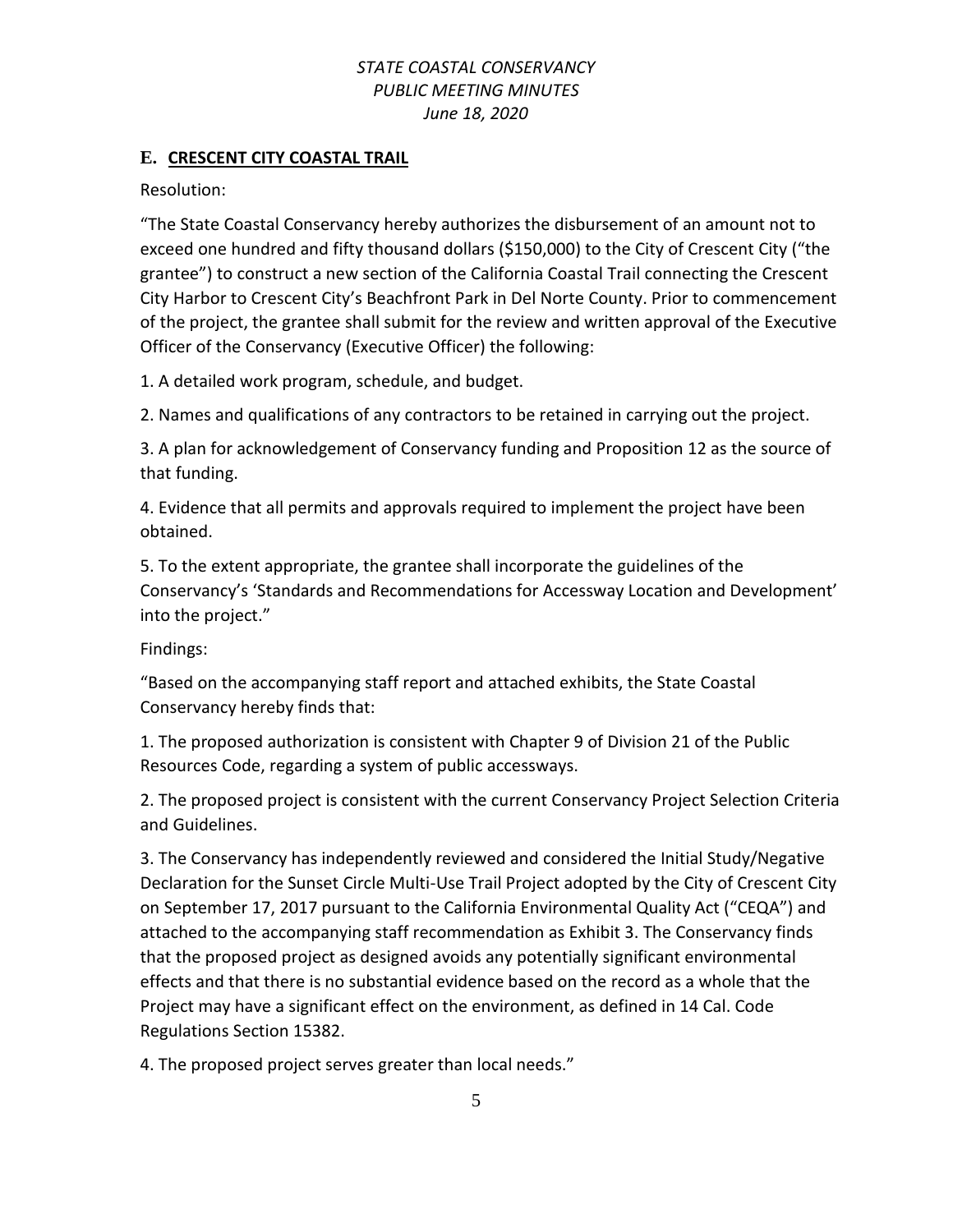### **F. CRYSTAL COVE HISTORIC COTTAGES**

Resolution:

"The State Coastal Conservancy hereby authorizes the disbursement of up to two million nine hundred thousand dollars (\$2,900,000), provided by the California Department of Parks and Recreation (State Parks), to augment the Conservancy grant of two million dollars (\$2,000,000), authorized on February 6, 2020, to the Crystal Cove Conservancy to restore 17 historic cottages on the North Beach of the Crystal Cove Historic District for the purpose of increasing lower-cost coastal accommodations in California. This authorization remains subject to the same conditions contained in the Conservancy's February 6, 2020 authorization."

Findings:

"Based on the accompanying staff report and attached exhibits, the State Coastal Conservancy hereby finds that the proposed project remains consistent with the Conservancy's findings under its February 6, 2020 authorization."

### **G. FIVE WOUNDS TRAIL**

Resolution:

"The State Coastal Conservancy hereby authorizes the disbursement of up to eighty-three thousand dollars (\$83,000) to the City of San José to prepare a plan and environmental review documents for an approximately 1.4 mile segment of the Five Wounds Trail, a part of the Bay Area Ridge Trail in Santa Clara County." Prior to commencement of the project, the grantee shall submit for the review and written approval of the Executive Officer of the Conservancy (Executive Officer) the following:

1. A detailed work program, schedule, and budget.

2. Names and qualifications of any contractors to be retained in carrying out the project.

3. A plan for acknowledgment of Conservancy funding."

Findings:

"Based on the accompanying staff report and attached exhibits, the State Coastal Conservancy hereby finds that:

1. The proposed authorization is consistent with Chapter 4.5 of Division 21 of the Public Resources Code, regarding the San Francisco Bay Area Conservancy Program.

2. The proposed project is consistent with the current Conservancy Project Selection Criteria and Guidelines."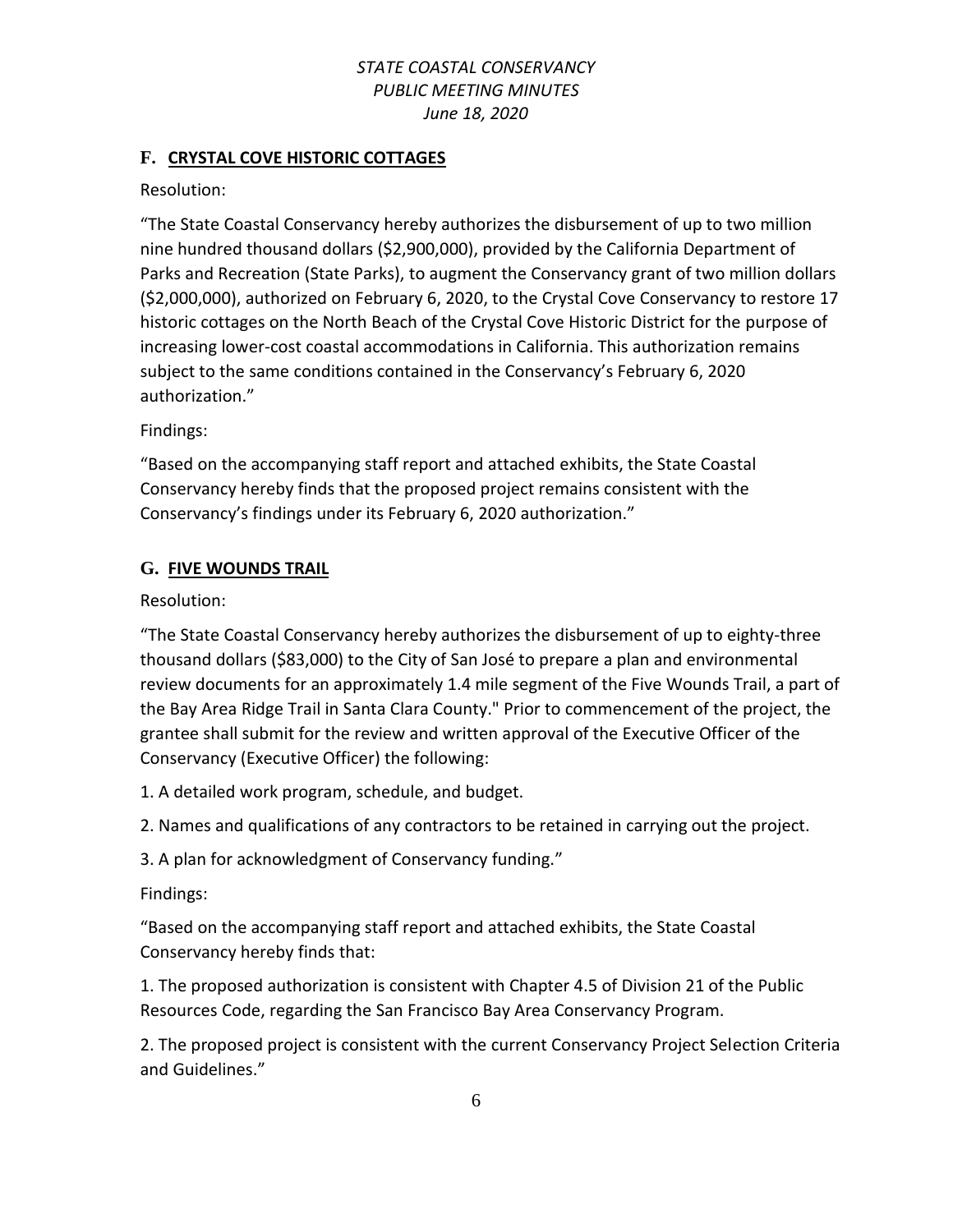### **H. INVASIVE SPARTINA PROJECT**

Resolution:

"The State Coastal Conservancy hereby authorizes the disbursement of up to \$800,000 to the California Invasive Plant Council (grantee), to implement the planning, management, treatment, monitoring, and restoration activities of the San Francisco Estuary Invasive Spartina Project (ISP), subject to the following conditions:

1. The grantee shall submit for review and approval of the Conservancy's Executive Officer:

a. A work plan, schedule and budget.

b. A list of applicable mitigation measures from the "Final Programmatic Environmental Impact Statement/Environmental Impact Report, San Francisco Estuary Invasive Spartina Project: Spartina Control Program," certified by the Conservancy on June 16, 2005.

c. Evidence that all necessary permits and approvals for the project have been obtained.

2. In carrying out any ISP activity, the grantee shall comply with all applicable mitigation and monitoring measures that are set forth in the approved site-specific plans, that are required by any permit, the applicable U.S. Fish and Wildlife Service Biological Opinion or any other approval for the project, and that are identified in the "Final Programmatic Environmental Impact Statement/Environmental Impact Report, San Francisco Estuary Invasive Spartina Project: Spartina Control Program" (EIS/R), certified by the Conservancy on June 16, 2005."

Findings:

"Based on the accompanying staff report and attached exhibits, the State Coastal Conservancy hereby finds that:

1. Disbursement of funds for the planning, management, treatment, monitoring, and restoration activities of the San Francisco Estuary Invasive Spartina Project is consistent with Public Resources Code Sections 31160-31165.

2. The proposed authorization is consistent with the current Conservancy Project Selection Criteria and Guidelines.

3. The California Invasive Plant Council is a nonprofit organization existing under Section 501(c)(3) of the United States Internal Revenue Code."

# **I. NELSON SLOAN QUARRY RESTORATION**

Resolution: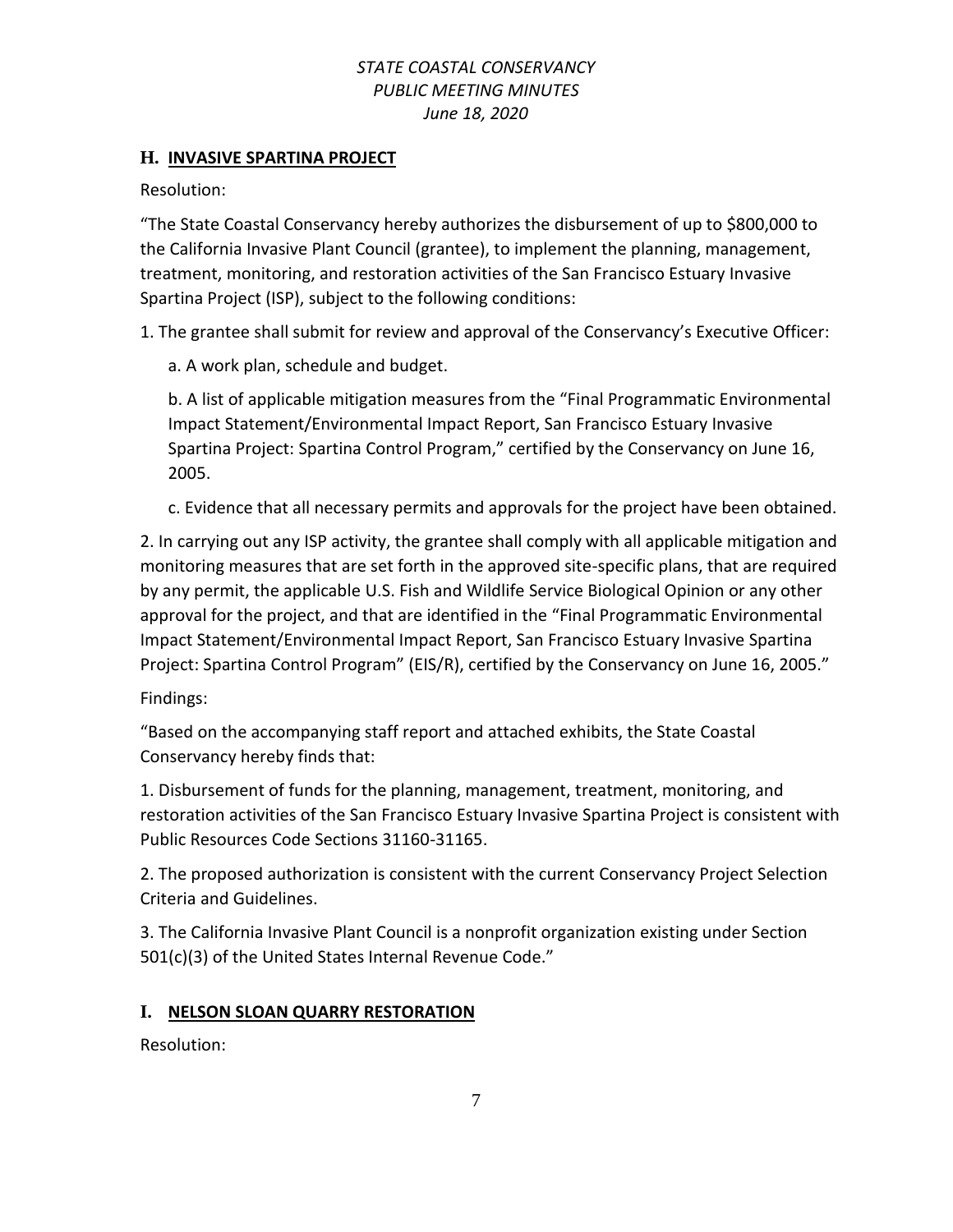"The State Coastal Conservancy hereby authorizes the disbursement of an amount not to exceed two hundred and fifty thousand dollars (\$250,000) to the California Department of Parks and Recreation (State Parks) to augment a previously authorized Conservancy grant of \$250,000 to prepare a restoration plan and conduct environmental review for the Nelson Sloan Quarry Restoration Project in the Tijuana River Valley region of San Diego County. Prior to disbursement of the additional funds, State Parks shall submit for the review and written approval of the Conservancy's Executive Officer a revised detailed work program."

Findings:

"Based on the accompanying staff report and attached exhibits, the State Coastal Conservancy hereby finds that:

1. The proposed authorization remains consistent with Chapters 3 and 5.5 of Division 21 of the Public Resources Code, regarding funding feasibility studies and integrated coastal and marine resources protection, respectively.

2. The proposed project remains consistent with the current Conservancy Project Selection Criteria and Guidelines."

## **4. EXECUTIVE OFFICER REPORT**

**A.** Sam Schuchat, Executive Officer, presented the legislative report.

## **SAN FRANCISCO BAY AREA**

## **5. COYOTE VALLEY OPEN SPACE**

Brenda Buxton of the Coastal Conservancy presented the Staff Recommendation.

Speaking in favor of the Staff Recommendation: Matt Freeman of the Santa Clara Valley Open Space Authority.

Resolution:

"The State Coastal Conservancy hereby authorizes the disbursement of an amount not to exceed five million dollars (\$5,000,000) to the Santa Clara Valley Open Space Authority ("the grantee") to acquire the approximately 235-acre Sobrato South property (consisting of Santa Clara County Assessor Parcel Numbers 712-03-111 and 712-03-112) for protection of open space, natural floodplain, wildlife habitat, biological resources, and agriculture; natural resource restoration; and public access compatible with all of the foregoing uses and protections.

This authorization is subject to the following conditions: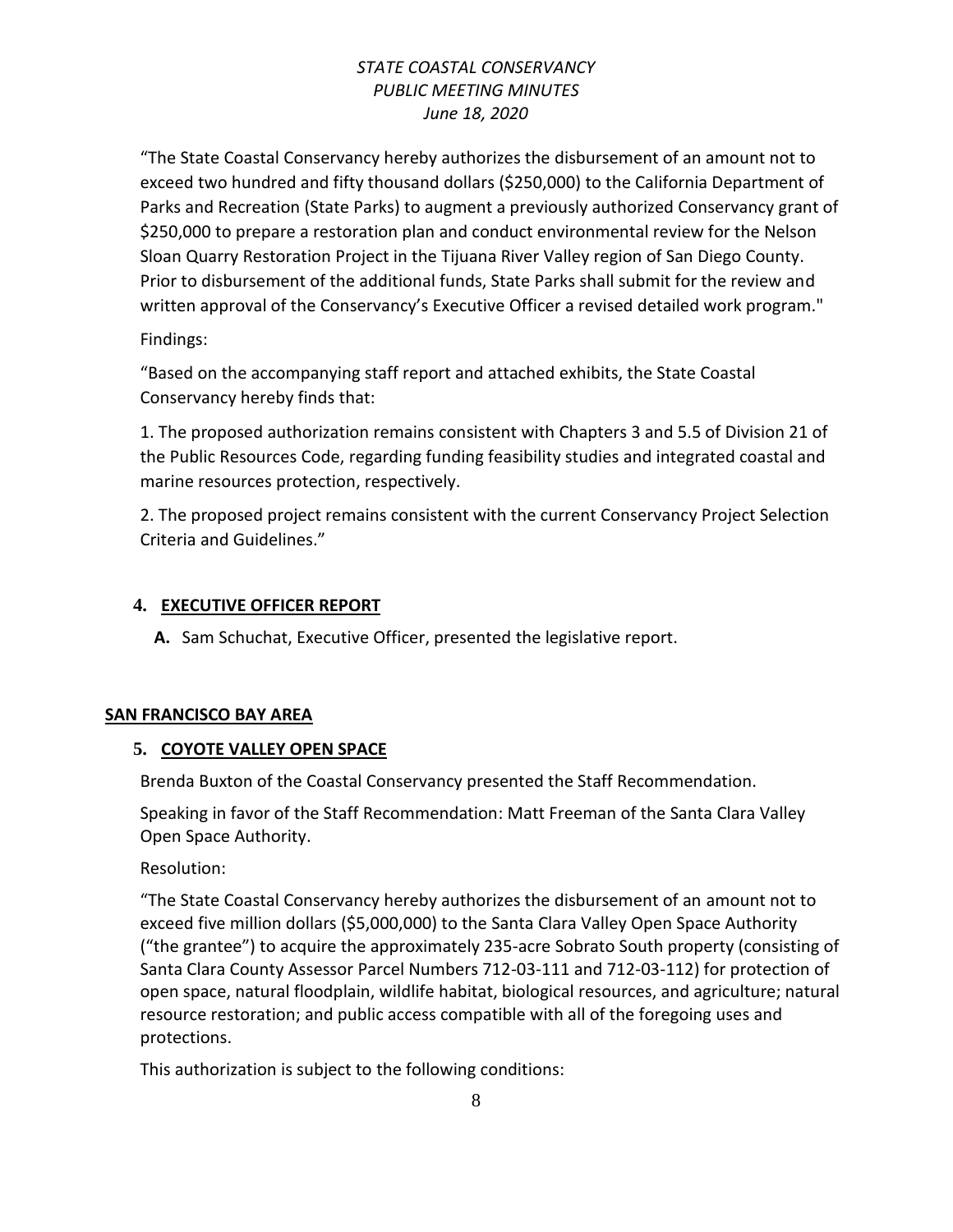1. Prior to the disbursement of funds for the acquisition, the grantee shall submit for the review and approval of the Executive Officer of the Conservancy (Executive Officer):

a. All relevant acquisition documents for the acquisition including, without limitation, the appraisal, purchase and sale agreement, deed, escrow instructions, environmental or hazardous materials assessment, and title report;

b. A baseline conditions report; and

c. Evidence that sufficient funds are available to complete the acquisition.

2. The grantee shall pay no more than fair market value for the property, as established in an appraisal approved by the Executive Officer.

3. The property acquired under this authorization shall be managed and operated for wildlife habitat protection, water quality protection, agricultural preservation, open space and public access. The property shall be permanently dedicated to those purposes by an appropriate instrument approved by the Executive Officer.

4. Conservancy funding shall be acknowledged by erecting and maintaining a sign on the property or in a nearby publicly-viewable area, the design and location of which are to be approved by the Executive Officer."

Findings:

"Based on the accompanying staff report and attached exhibits, the State Coastal Conservancy hereby finds that:

1. The proposed authorization is consistent with Chapter 4.5 of Division 21 of the Public Resources Code, regarding the San Francisco Bay Area Conservancy.

2. The proposed project is consistent with the current Conservancy Project Selection Criteria and Guidelines."

Moved and seconded. Approved unanimously.

### **NORTH COAST**

### **6. COCHRAN CREEK**

Su Corbaley of the Coastal Conservancy presented the Staff Recommendation.

Resolution:

"The State Coastal Conservancy hereby authorizes the disbursement of an amount not to exceed six hundred forty thousand dollars (\$640,000) to California Trout, Inc. ("the grantee") to implement the Cochran Creek Fish Passage and Channel Restoration Project on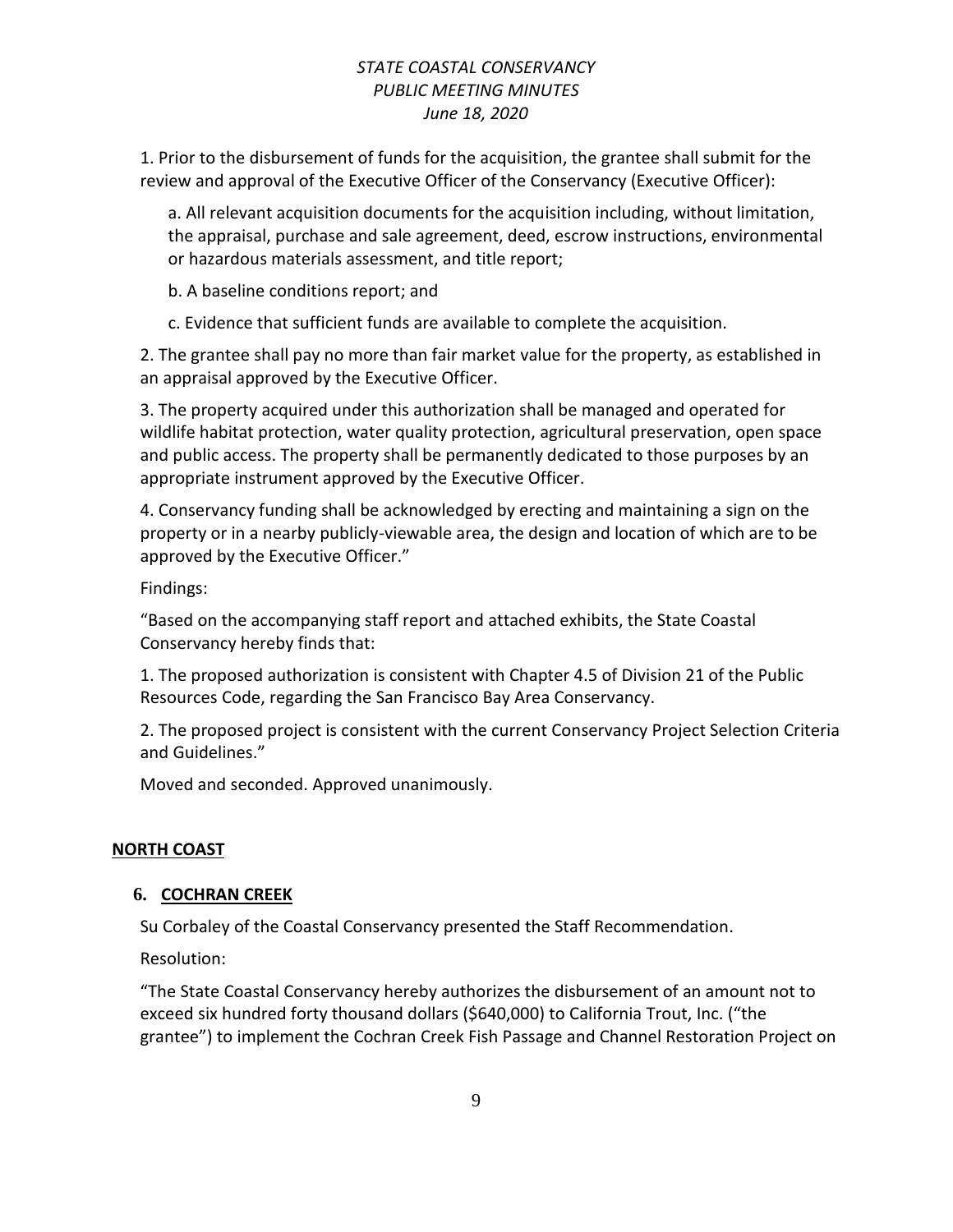Humboldt Bay near the city of Eureka. This authorization is subject to the following conditions:

1. Prior to commencement of the project, the grantee shall submit for the review and written approval of the Executive Officer of the Conservancy the following:

a. A detailed work program, schedule, and budget.

b. Names and qualifications of any contractors to be retained in carrying out the project.

c. A plan for acknowledgement of Conservancy funding and Proposition 1 as the source of that funding.

d. Evidence that all permits and approvals required to implement the project have been obtained.

2. Prior to commencing construction of the project, the grantee shall enter into and record an agreement sufficient to enable the grantee to implement and maintain the project and, , sufficient to protect the public interest in the improvements."

Findings:

"Based on the accompanying staff report and attached exhibits, the State Coastal Conservancy hereby finds that:

1. The proposed authorization is consistent with Chapter 6 of Division 21 of the Public Resources Code, regarding the enhancement of coastal resources.

2. The proposed project is consistent with the current Conservancy Project Selection Criteria and Guidelines.

3. The grantee is a nonprofit organization organized under section 501(c)(3) of the U.S. Internal Revenue Code.

4. The Conservancy has independently reviewed and considered the Fish Passage and Habitat Enhancement Project, Cochran Creek and Quail Slough Mitigated Negative Declaration adopted by the County of Humboldt on May 2, 2019 pursuant to the California Environmental Quality Act (CEQA) and attached to the accompanying staff recommendation as Exhibit 6. The Conservancy finds that the proposed project as designed and mitigated avoids, reduces, or mitigates the potentially significant environmental effects to a less-thansignificant level, and that there is no substantial evidence based on the record as a whole that the Project may have a significant effect on the environment, as defined in 14 Cal. Code Regulations Section 15382."

Moved and seconded. Approved unanimously.

# **7. DUTCH BILL CREEK**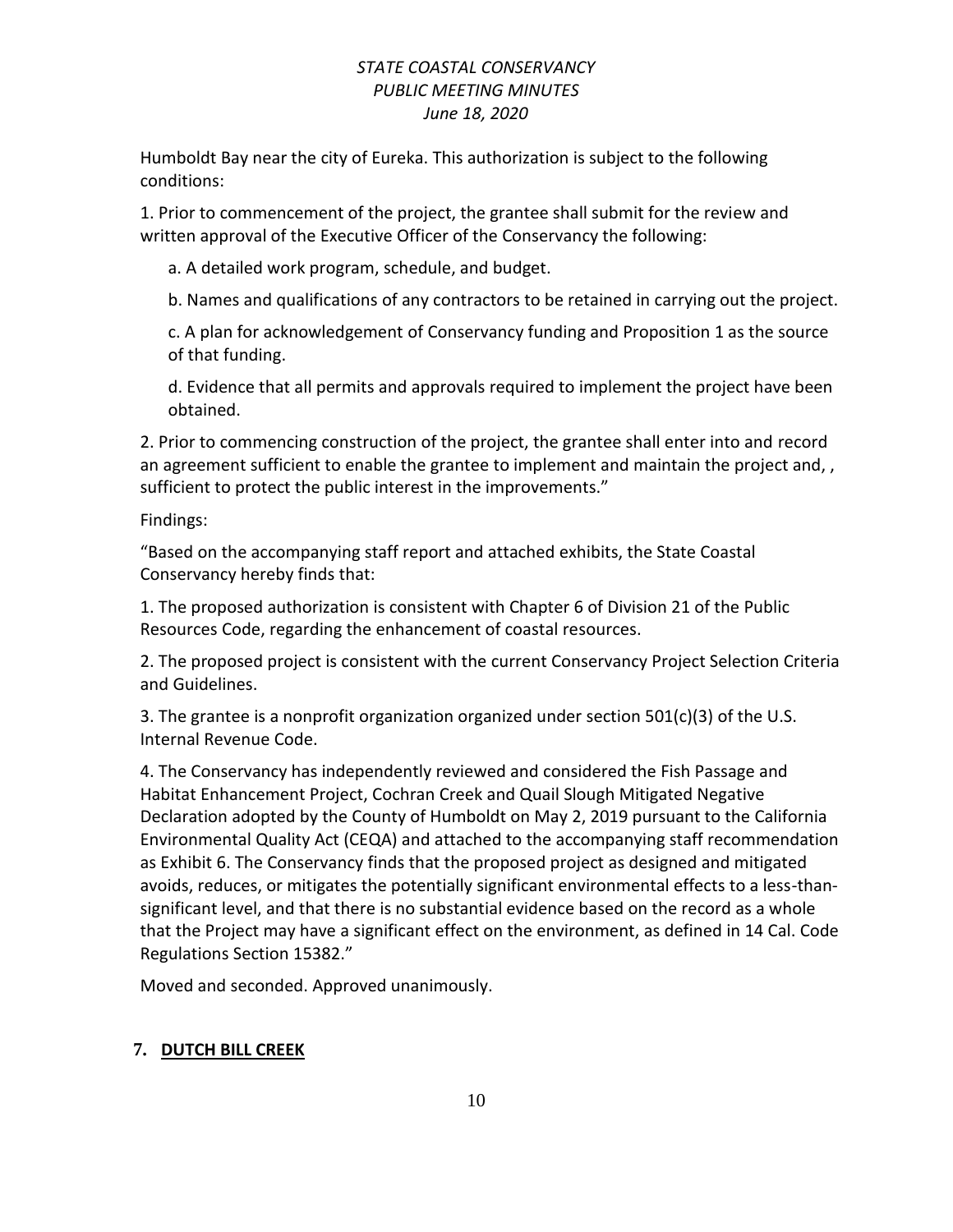Lisa Ames of the Coastal Conservancy presented the Staff Recommendation.

Resolution:

"The State Coastal Conservancy hereby authorizes the disbursement of an amount not to exceed five hundred thousand dollars (\$500,000) to Sonoma County Regional Parks ("the grantee") to acquire approximately 515 acres (Sonoma County Assessor Parcel Nos. 096- 010- 003, -008, -010, 096-020-003, 096-030-004, 096-040-005, 096-050-007 and 096-080- 005) in the Dutch Bill Creek watershed in Sonoma County to protect open space, habitat, natural floodplain, and water quality, and to provide public access consistent with these purposes. This authorization is subject to the following conditions:

1. Prior to the disbursement of funds for the acquisition, the grantee shall submit for the review and approval of the Executive Officer of the Conservancy (Executive Officer): a. All relevant acquisition documents including, without limitation, appraisals, environmental or hazardous materials assessment, title report, purchase and sale agreement, escrow instructions and all documents affecting title; b. A baseline conditions report; and c. Evidence that sufficient funds are available to complete the acquisition.

2. The grantee shall pay no more than fair market value for the property, as established in an appraisal approved by the Executive Officer.

3. The property acquired under this authorization shall be managed and operated to protect open space, habitat, natural floodplain and water quality, and to provide public access consistent with these purposes. The property shall be permanently dedicated to those purposes by an appropriate instrument approved by the Executive Officer.

4. Conservancy funding shall be acknowledged by erecting and maintaining a sign on the property or in a nearby publicly viewable area, the design and location of which are to be approved by the Executive Officer."

Findings:

"Based on the accompanying staff report and attached exhibits, the State Coastal Conservancy hereby finds that:

1. The proposed authorization is consistent with Chapter 4.5 of Division 21 of the Public Resources Code, regarding the San Francisco Bay Area Conservancy Program.

2. The proposed project is consistent with the current Conservancy Project Selection Criteria and Guidelines."

Moved and seconded. Approved unanimously.

## **CENTRAL COAST**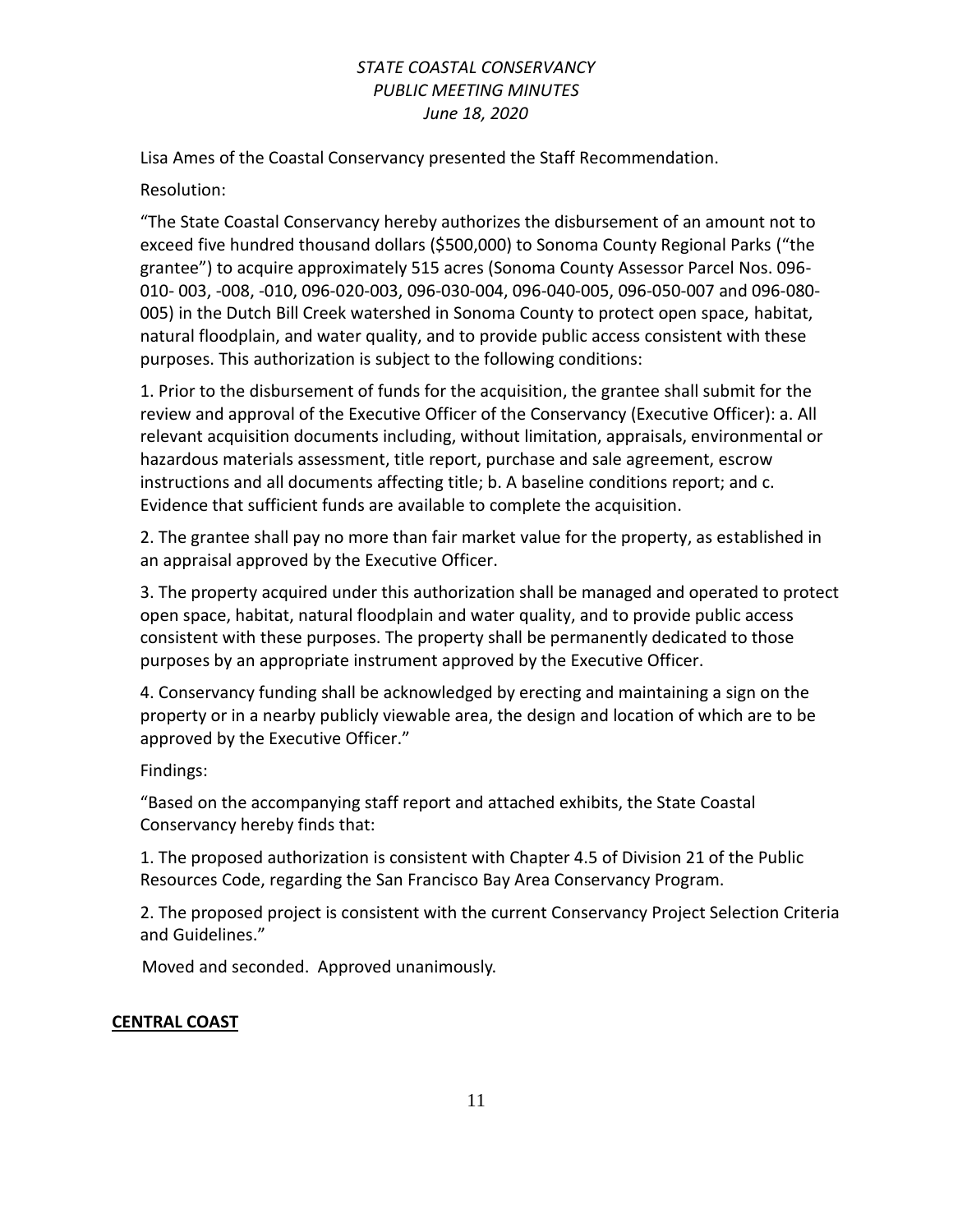### **8. CAPITOLA PIER**

Tim Duff of the Coastal Conservancy presented the Staff Recommendation.

Speaking in favor of the Staff Recommendation: Steve Jesper, City of Capitola

Resolution:

"The State Coastal Conservancy hereby authorizes the disbursement of an amount not to exceed one million nine hundred thousand dollars (\$1,900,000) to the City of Capitola (City) to renovate the Capitola Wharf, including pier-widening and installation of restrooms, located along the waterfront in the City of Capitola. Prior to the disbursement of funds the City shall submit for the review and approval of the Executive Officer of the Conservancy:

1. A detailed work program, schedule, and budget.

2. Names and qualifications of any contractors to be retained in carrying out the project.

3. A plan for acknowledgement of Conservancy funding.

4. Evidence that all permits and approvals required to implement the project have been obtained.

5. To the extent appropriate, the City shall incorporate the guidelines of the Conservancy's 'Standards and Recommendations for Accessway Location and Development' into the pier renovation project."

Findings:

"Based on the accompanying staff report and attached exhibits, the State Coastal Conservancy hereby finds that:

1. The proposed authorization is consistent with the purposes and objectives of Chapter 9 of Division 21 of the Public Resources Code, regarding public access.

2. The proposed project is consistent with the current Conservancy Project Selection Criteria and Guidelines.

3. The Conservancy has independently reviewed and considered the Initial Study and Mitigated Negative Declaration for the Capitola Wharf Resiliency and Public Access Improvement Project adopted by the City of Capitola on June 4, 2020, pursuant to the California Environmental Quality Act ("CEQA") and attached to the accompanying staff recommendation as Exhibit 3. The Conservancy finds that the proposed project as designed and mitigated avoids, reduces, or mitigates the potentially significant environmental effects to a less-than-significant level, and that there is no substantial evidence based on the record as a whole that the Project may have a significant effect on the environment, as defined in 14 Cal. Code Regulations Section 15382."

Moved and seconded. Approved unanimously.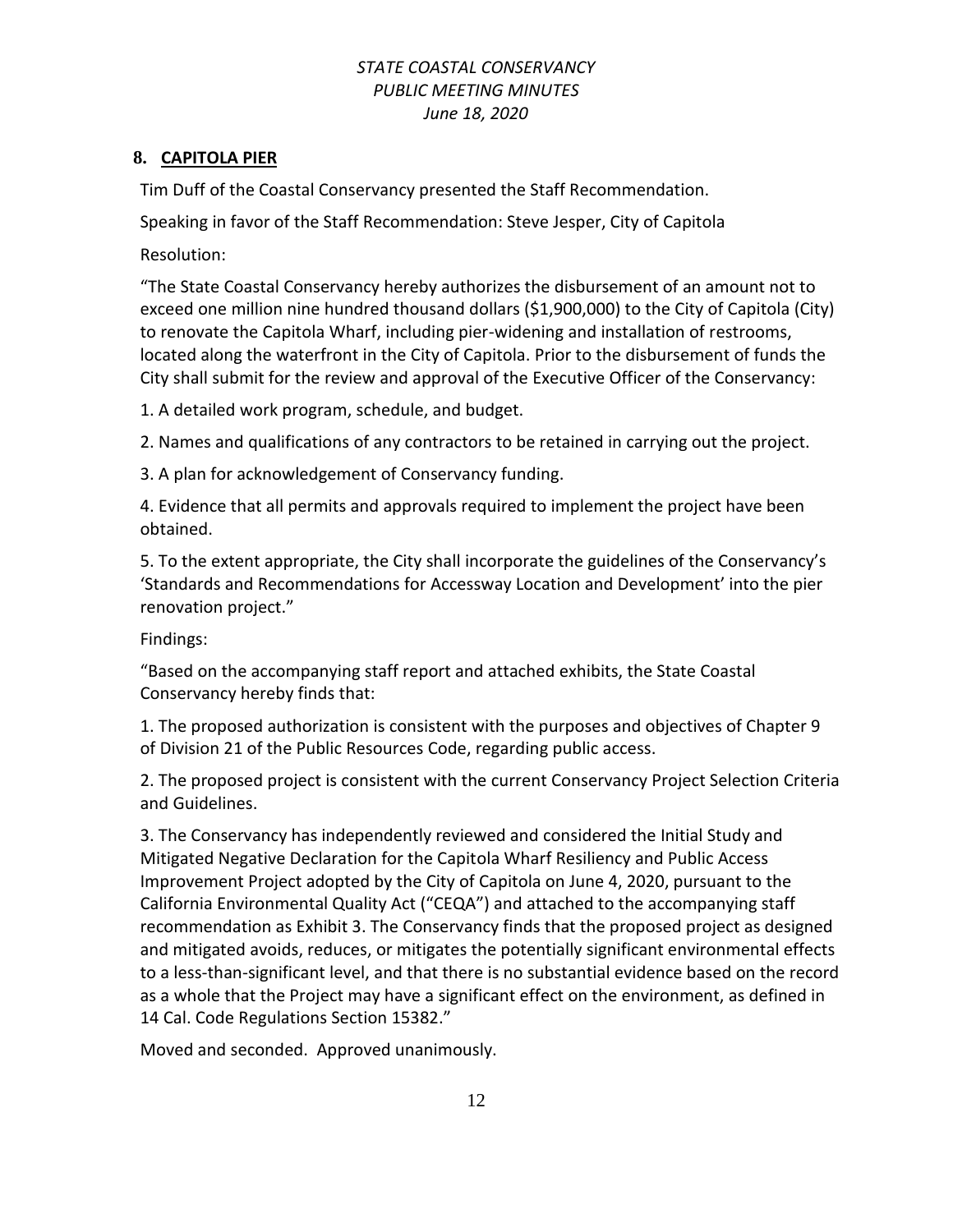### **9. RANCHO CANADA**

Tom Gandesbery of the Coastal Conservancy presented the Staff Recommendation.

Resolution:

"The State Coastal Conservancy hereby authorizes the disbursement of up to \$1 million dollars (\$1,000,000) of funds granted to the Conservancy by the Monterey Peninsula Regional Park District ("District") to retain and manage consultants to prepare a habitat restoration and enhancement plan, environmental impact analyses, and permit applications for the restoration and enhancement of floodplain habitat on the Carmel River at the Rancho Cañada unit of the Palo Corona Regional Park in Monterey County."

Findings:

"Based on the accompanying staff report and attached exhibits, the State Coastal Conservancy hereby finds that:

1. The proposed authorization is consistent with Chapter 5.5 of Division 21 of the Public Resources Code, regarding Integrated Marine and Coastal Resources.

2. The proposed project is consistent with applicable local watershed management plans and water quality control plans. 3. The proposed project is consistent with the current Conservancy Project Selection Criteria and Guidelines."

Moved and seconded. Approved unanimously.

## **SOUTH COAST**

### **10. HAMNER AVENUE BRIDGE**

Greg Gauthier and Joel Gerwein of the Coastal Conservancy presented the Staff Recommendation.

Speaking in favor of the Staff Recommendation: Patricia Lock Dawson, principal consultant for the Santa Ana River Trail Parkway Local Advisory Group.

### Resolution:

"The State Coastal Conservancy hereby authorizes disbursement of an amount not to exceed two million nine hundred sixty five thousand dollars (\$2,965,000) to the Riverside County Regional Parks and Open Space District (District) for construction of a segment of trail and two access ramps for the Santa Ana River Trail as part of the Hamner Avenue Bridge construction project. Prior to disbursement of funds to the District, the Conservancy's Executive Officer shall review and approve in writing:

1. A detailed work program, schedule, and budget.

2. Names and qualifications of any contractors to be retained in carrying out the project.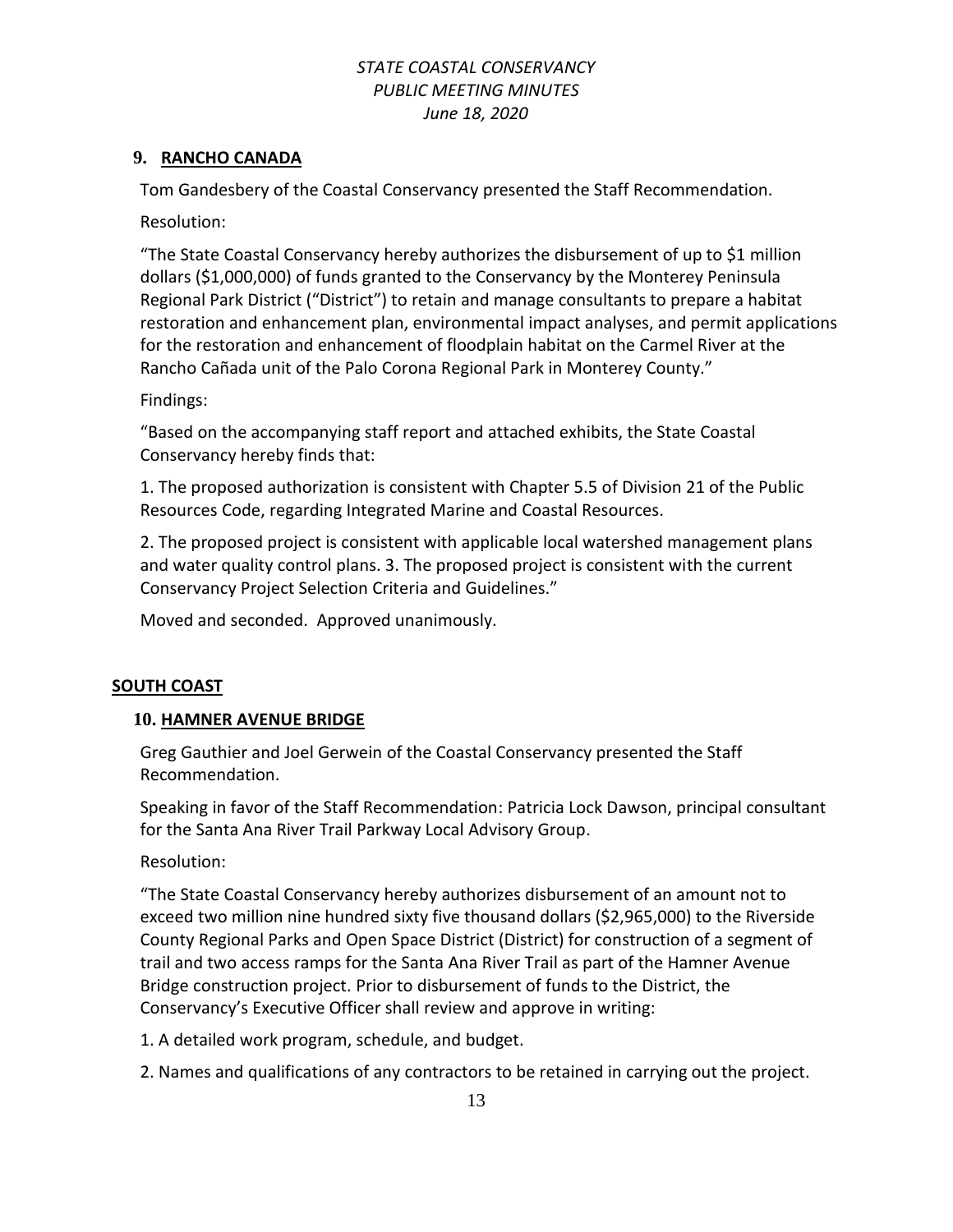3. A plan for acknowledgement of Conservancy funding.

4. Evidence that all permits and approvals required to implement the project have been obtained.

5. Evidence that the District has entered into agreements sufficient to enable the District to implement, operate, and maintain the project."

Findings:

"Based on the accompanying staff report and attached exhibits, the State Coastal Conservancy hereby finds that:

1. The proposed authorization is consistent with the purposes and objectives of Chapter 4.6 of Division 21 of the Public Resources Code, regarding the Santa Ana River Conservancy Program and funding for recreational opportunities and trails.

2. The proposed project will serve greater than local needs.

3. The proposed authorization is consistent with the current Project Selection Criteria and Guidelines.

4. The Conservancy has independently reviewed the Hamner Avenue Bridge Replacement Project Initial Study with Proposed Mitigated Negative Declaration adopted by the City of Norco on April 18, 2019. The Conservancy finds that the project as designed avoids, reduces or mitigates the potentially significant environmental effects to a less-than-significant level, and there is no substantial evidence that the project may have a significant effect on the environment, as defined in 14 Cal. Code Regulations Section 15382."

Moved and seconded. Approved unanimously.

### **11. TRIANGLE PARK**

Greg Gauthier and Joel Gerwein of the Coastal Conservancy presented the Staff Recommendation.

Resolution:

"The State Coastal Conservancy hereby authorizes the disbursement of an amount not to exceed five hundred forty-four thousand dollars (\$544,000) to the City of Santa Ana ("City") to complete final design and restoration of the City of Santa Ana Triangle Park located along the Santa Ana River Trail at 17th Street in the City of Santa Ana, Orange County. Prior to commencement of the project, the City shall submit for the review and written approval of the Executive Officer of the Conservancy (Executive Officer) the following:

1. A detailed work program, schedule, and budget.

2. Names and qualifications of any contractors to be retained in carrying out the project.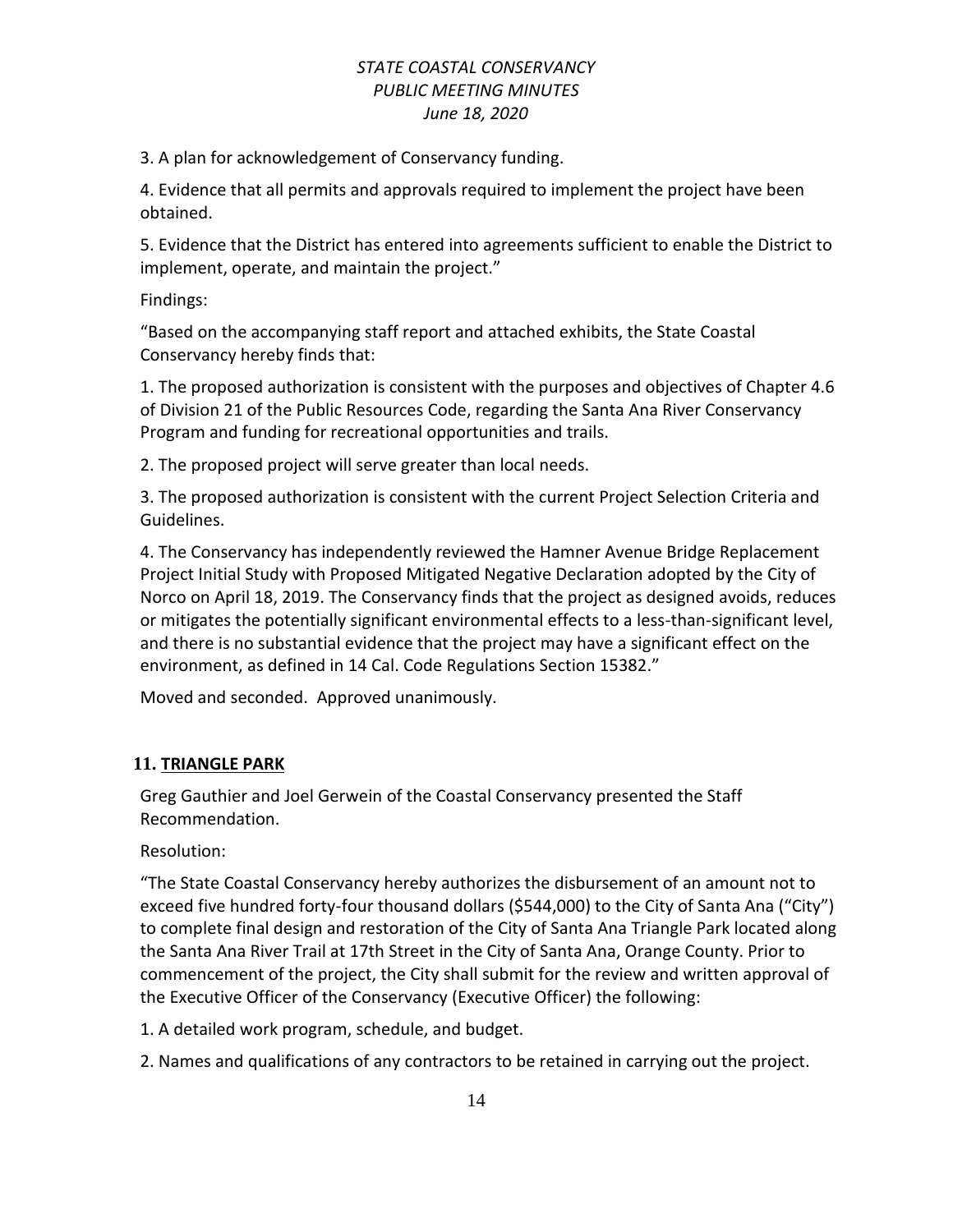3. A plan for acknowledgement of Conservancy funding.

4. Evidence that all permits and approvals required to implement the project have been obtained.

5. Evidence that the City has entered into agreements sufficient to enable the City to implement, operate, and maintain the project."

Findings:

"Based on the accompanying staff report and attached exhibits, the State Coastal Conservancy hereby finds that:

1. The proposed authorization is consistent with Chapter 4.6 of Division 21 of the Public Resources Code, regarding the Santa Ana River Conservancy Program and funding for public access to, enjoyment of, and enhancement of the recreational and educational experience on program lands in a manner consistent with the protection of land and natural resources and economic resources in the Santa Ana River area and its tributaries.

2. The proposed project is consistent with the current Conservancy Project Selection Criteria and Guidelines."

Moved and seconded. Approved unanimously.

## **12. BARRIO LOGAN**

Ella McDougall of the Coastal Conservancy presented the Staff Recommendation.

Speaking in favor of the Staff Recommendation: Dominique Navarro, Environmental Health Coalition.

Resolution:

"The State Coastal Conservancy hereby authorizes the disbursement of an amount not to exceed two hundred fifty-four thousand five hundred and thirty dollars (\$254,530) to the Environmental Health Coalition ("grantee") to increase climate resiliency in the Barrio Logan community of San Diego, CA through development of a proposed Barrio Logan Community Plan Update and preparation of a preliminary plan for the Boston Linear Park. Prior to the commencement of the project, the grantee shall submit for the review and written approval of the Executive Officer of the Conservancy the following:

- 1. A detailed work program, schedule, and budget.
- 2. Names and qualifications of any contractors to be retained in carrying out the project.
- 3. A plan for acknowledgment of Conservancy's funding.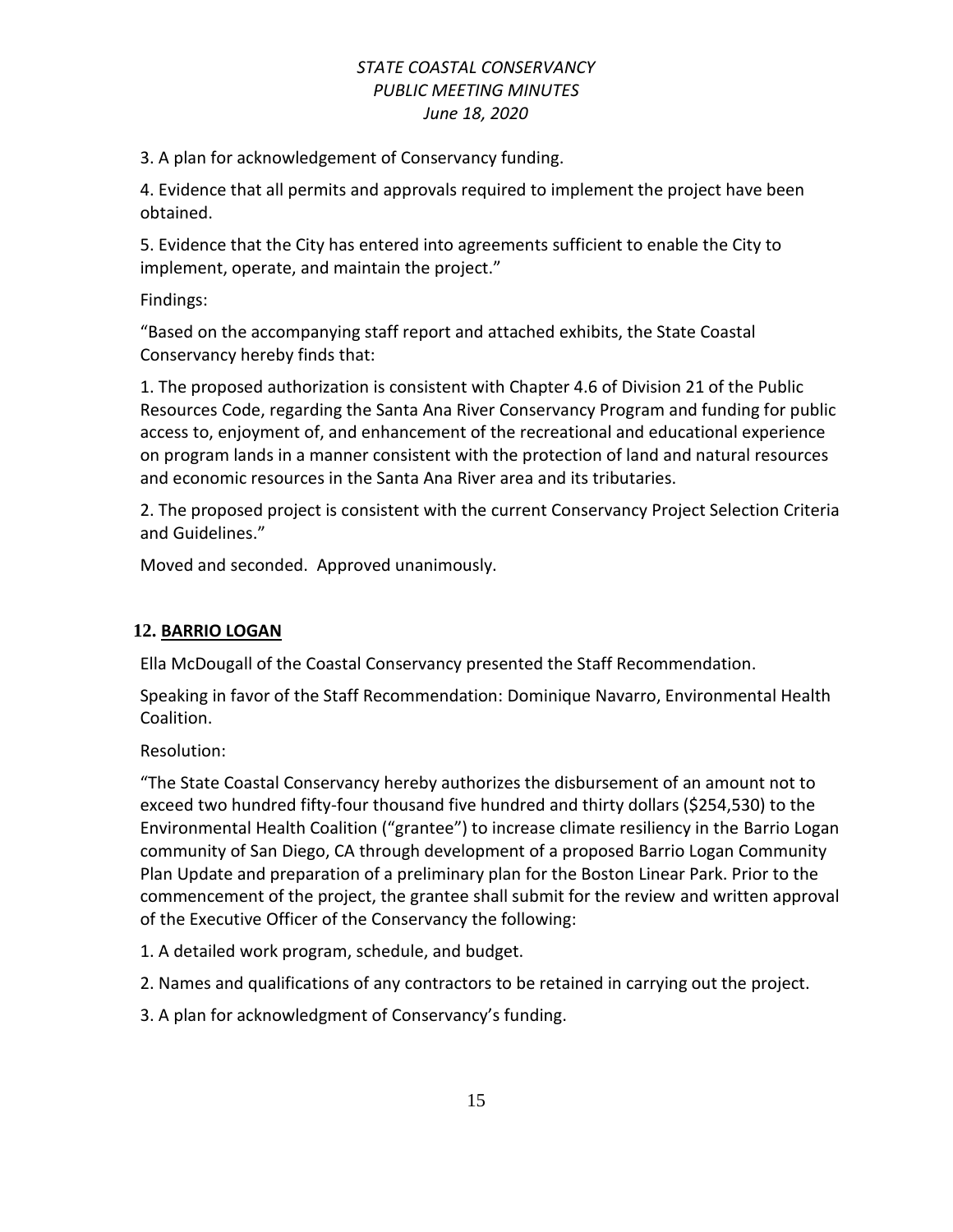The grantee shall comply with all applicable requirements associated with the Greenhouse Gas Reduction Fund (GGRF), including all requirements set forth in the Air Resources Board's GGRF Funding Guidelines."

Findings:

"Based on the accompanying staff report and attached exhibits, the State Coastal Conservancy hereby finds that:

1. The proposed authorization is consistent with Chapter 3, Division 21 of the Public Resources Code, Section 31113, regarding addressing climate change and potential climate change impacts.

2. The proposed project is consistent with the current Conservancy Project Selection Criteria and Guidelines.

3. The nonprofit organization proposed under this authorization is organized under section 501(c)(3) of the U.S. Internal Revenue Code."

Moved and seconded. Approved unanimously

## **13. TIJUANA RIVER VALLEY SEDIMENT MANAGEMENT**

Sam Jenniches of the Coastal Conservancy presented the Staff Recommendation.

Resolution:

"The State Coastal Conservancy hereby authorizes the disbursement of an amount not to exceed five hundred thousand dollars (\$500,000) to the City of Imperial Beach ("the grantee") to prepare a Sediment Management Work Plan and Monitoring Program for the Tijuana River Valley in San Diego County. Prior to commencement of the project, the grantee shall submit for the review and written approval of the Executive Officer of the Conservancy the following:

1. A detailed work program, schedule, and budget.

2. Names and qualifications of any contractors to be retained in carrying out the project.

3. A plan for acknowledgement of Conservancy funding."

Findings:

"Based on the accompanying staff report and attached exhibits, the State Coastal Conservancy hereby finds that:

1. The proposed authorization is consistent with Chapters 3 and 5.5 of Division 21 of the Public Resources Code, regarding funding plans and integrated coastal and marine resources protection, respectively.